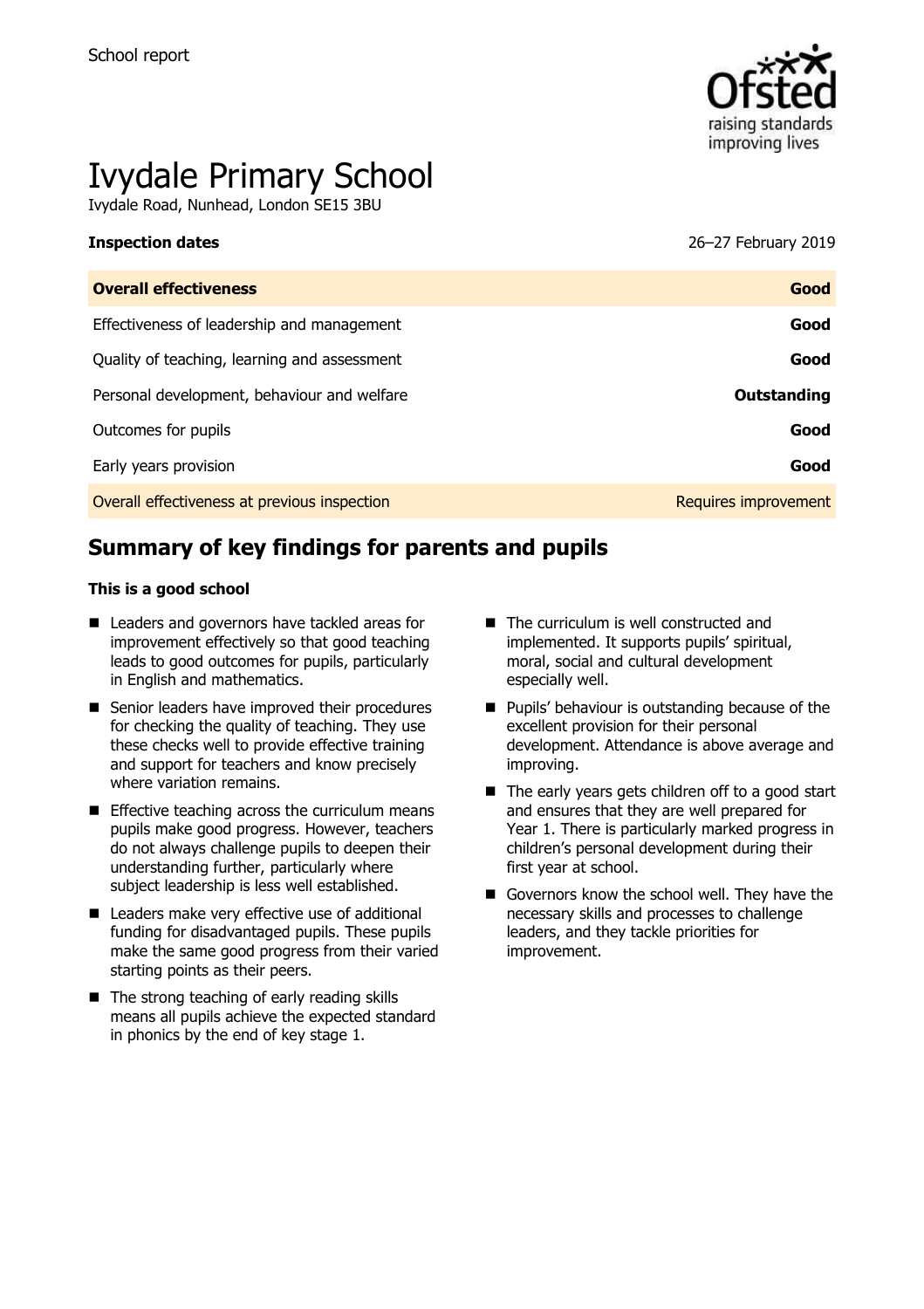

# **Full report**

### **What does the school need to do to improve further?**

- **Ensure that the leadership of subjects continues to improve consistently and results in** even higher standards across the curriculum.
- $\blacksquare$  Further improve the quality of teaching across subjects by
	- tackling remaining inconsistencies in teachers' use of assessment and communicating high expectations when planning lessons.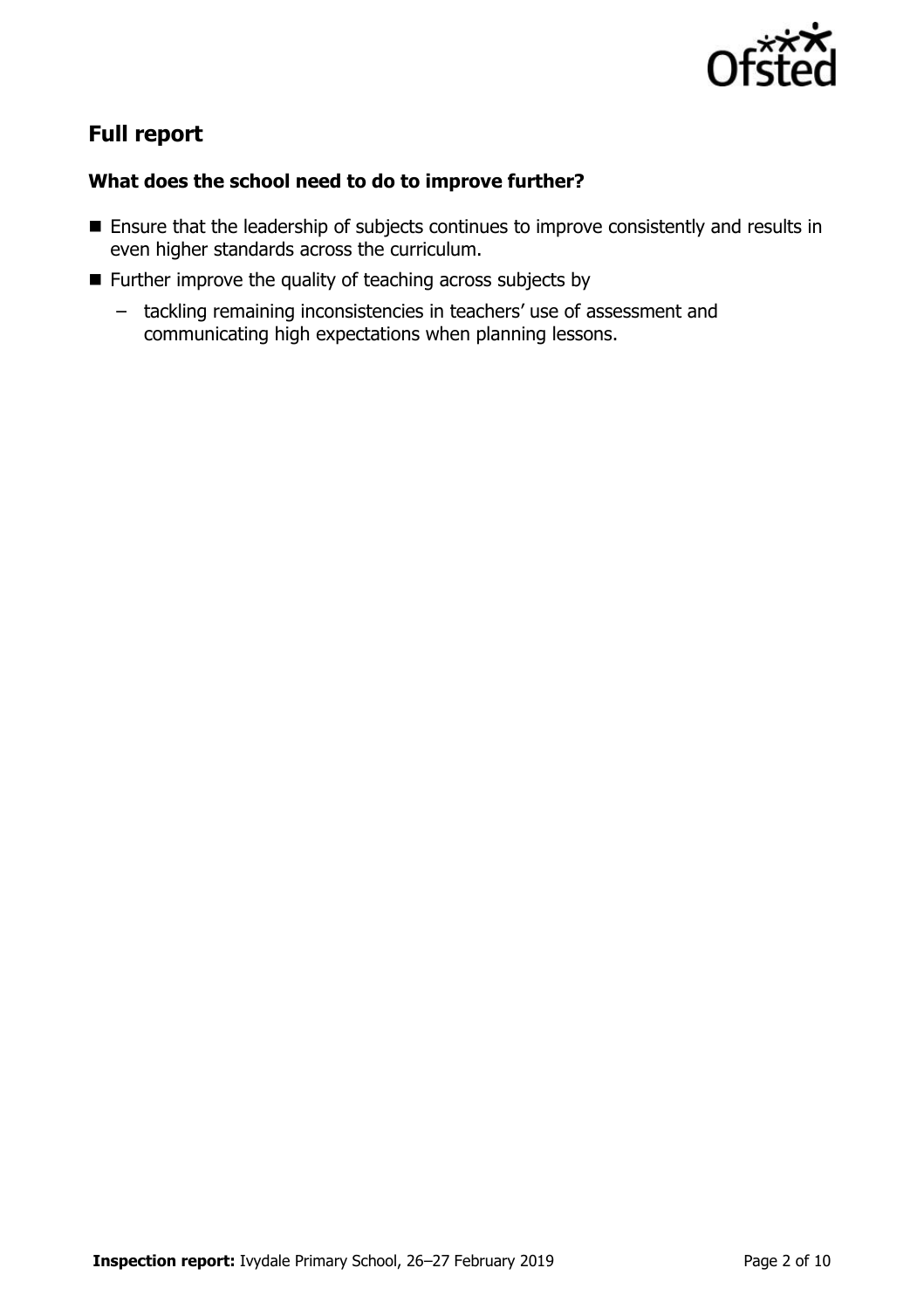

# **Inspection judgements**

#### **Effectiveness of leadership and management Good**

- The headteacher, leaders and governors have improved procedures for evaluating the quality of teaching since the last inspection. As a result, teaching is now good. Leaders have built on the school's existing strengths so that pupils' behaviour and the provision for their personal development is excellent.
- Teachers and other staff are positive about the way leaders balance priorities for school improvement with their personal development when planning their training. Arrangements to allow teachers to discuss and share good practice are effective and help ensure consistency. Leaders take account of a range of research when deciding how to formulate plans for improvement and review teaching methods.
- Leadership of some subjects, including English and mathematics, is strong. As a result, pupils achieve well and enjoy a wide range of experiences, which enrich their learning. However, leadership of other subjects is still concentrated in the hands of senior leaders. This results in some variability in the depth and quality of learning in some subjects. Leaders recognise the need to develop leadership skills across the staff to ensure that all subjects are led consistently well.
- Leaders use information and assessment evidence skilfully to decide how well their plans for improvement are progressing. Since the last inspection, they have developed a more coherent approach to school self-evaluation and monitoring arrangements. As a result, they have a precise understanding of the school's effectiveness.
- Leaders and staff understand how well different groups of pupils make progress in their learning. Disadvantaged pupils make similar or better progress to their peers in a wide range of subjects. The pupil premium funding is well accounted for and spent very effectively in this school.
- The additional funding for pupils with special educational needs and/or disabilities (SEND) is spent more effectively than at the time of the last inspection. Leaders have more detailed and accurate information about how well these pupils are progressing across their subjects. They check more effectively on how well teachers engage these pupils and use the information they have to plan lessons to take account of their needs.
- The sports premium is spent on helping pupils gain access to skilful, enthusiastic coaching, which is helping them develop good skills across a number of sports.
- The curriculum is organised around a series of themes with good-quality literature at their heart. Pupils benefit from a broad and interesting range of topics, which leaders have planned carefully. Their intention is to build pupils' skills and knowledge, over time. In some subjects, such as art and computing, leaders ensure that the curriculum is implemented extremely well. However, there is some variability in the impact of the curriculum across the full range of subjects.
- There is excellent provision for pupils' spiritual, moral, social and cultural education. Deliberate and consistent effort by leaders helps pupils understand and value diversity. As a result, pupils said they are proud of their community and can explain how the rule of law upholds the rights of people with different characteristics. This prepares pupils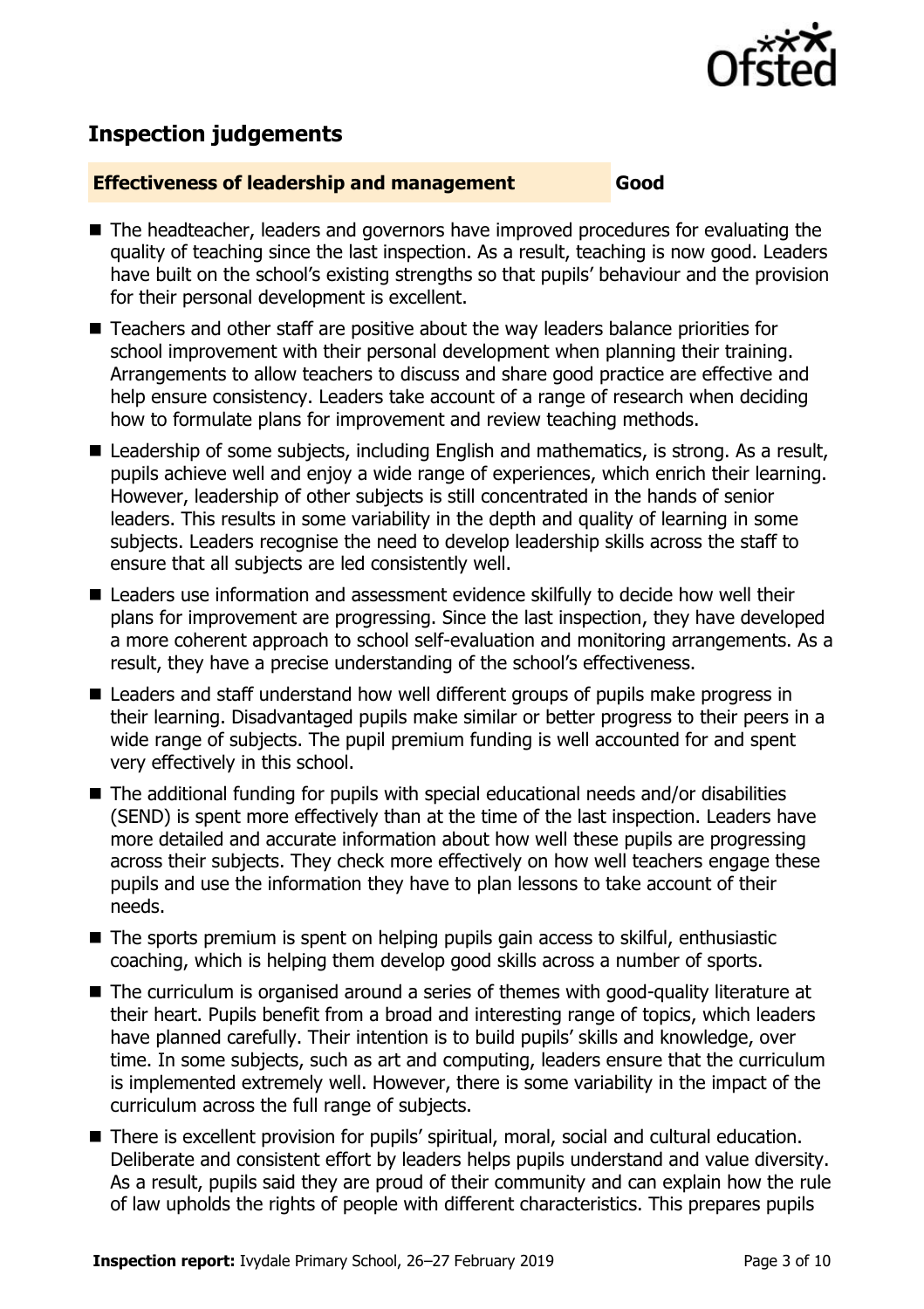

well for their future lives in modern Britain.

#### **Governance of the school**

- Governors understand how and why the school has improved since the last inspection. They combine discussions with leaders with visits and checks on the views of parents, carers and pupils. In this way, they gather a well-rounded view of the school's work. Governors understand and check how additional funding is used, and hold leaders to account for its effectiveness.
- Governors are aware of the financial implications resulting from the expansion of the school to two sites and a subsequent decision to reduce the number of classes in each year group to three. Governors are prioritising efforts to implement a three-year medium-term plan to secure the school's financial footing in the light of these changes.

#### **Safeguarding**

- The arrangements for safeguarding are effective. Leaders have successfully created a culture where pupils and parents can talk and express views openly and confidently. This enables leaders to be aware of any concerns at an early stage. Staff are appropriately trained in how to recognise and respond to signs of abuse. They understand the school's safeguarding procedures well. Leaders make sure they receive information about updates to statutory guidance.
- Leaders are particularly effective in using their safeguarding records to look for patterns to inform their actions, as a result. They have improved the way records of concerns are organised. This has further strengthened leaders' support for vulnerable pupils.

#### **Quality of teaching, learning and assessment Good**

- Teaching has improved since the last inspection and is now good. Teachers have high expectations of what pupils can achieve. They apply their own training well to plan effective lessons and to use assessment information well.
- **Pupils said that teachers make new learning easy to understand, and plan lessons** which they enjoy. Their work across a range of subjects demonstrates teachers' success in motivating pupils to apply themselves and make improvements to the first drafts of their work. As a result, pupils develop particularly positive attitudes and learn from their mistakes.
- Teachers are adept at deciding how and when to respond to pupils' responses in mathematics lessons. Additional adults listen carefully and observe how well pupils tackle questions and attempt to solve problems. They adapt tasks when necessary, so that pupils are not left behind. Teachers ensure that the most able pupils know and can choose from a wide range of methods to tackle mathematical problems.
- The teaching of writing is effective and enables pupils to understand how to use grammar and punctuation to structure their work and make it easy for the reader to follow. Pupils' work shows that they are taught well to spell accurately. The most able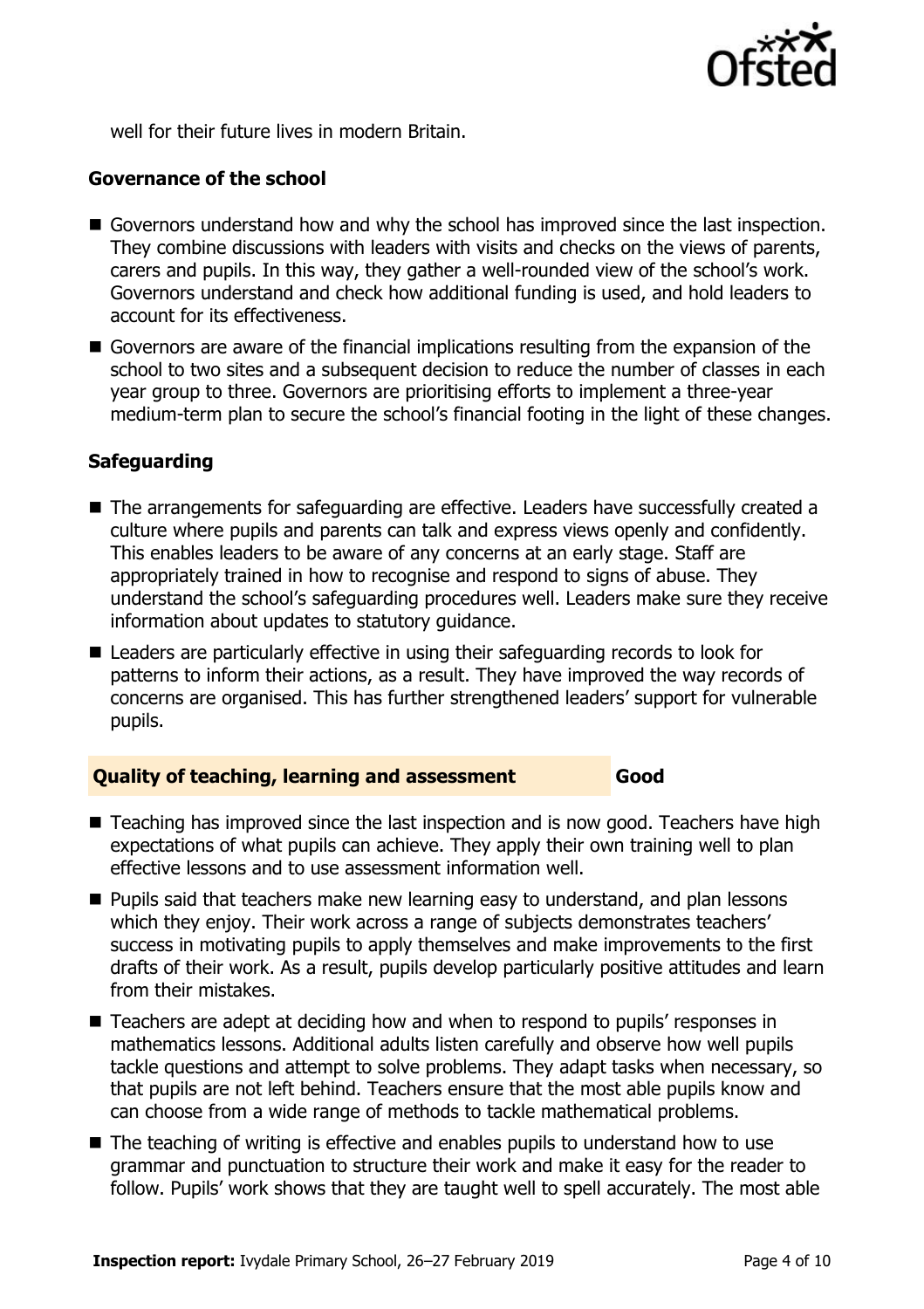

older pupils can explain how to use dictionaries to help them. Only occasionally does pupils' work show some variability in teachers' expectations and their guidance for pupils.

- Teaching across the curriculum is effective in ensuring that pupils build on prior learning and cover a broad range of knowledge and skills. However, the way that teachers assess pupils' work and find ways to help them study topics in greater depth varies across different subjects.
- There is effective teaching in phonics, which leads to all pupils being well prepared to read independently by the time they begin key stage 2. Teachers promote reading well by maintaining interesting and attractive book displays in all classrooms. They select challenging texts as a starting point for work in topics.
- Teachers apply the revised behaviour policy well, and ensure that pupils with particular needs are well supported and feel included. The use of specialist advice is effective.

#### **Personal development, behaviour and welfare <b>COUNGITY COULDER** Dutstanding

#### **Personal development and welfare**

- The school's work to promote pupils' personal development and welfare is outstanding. Pupils develop the skills needed to discuss topical and sensitive issues in a straightforward and respectful way. For example, during the inspection, older pupils were observed debating moral standpoints arising from a news item with interest and maturity. They are confident and articulate when discussing moral and cultural issues.
- Leaders set a very positive example of the importance of learning. Their work to improve the way pupils are recognised for the positive contributions they make to the school community is very effective. Pupils of all abilities and from a range of backgrounds said they feel more valued as a result of this.
- **Pupils told us that they feel safe in school and protected from bullying and other forms** of discriminatory behaviour. The curriculum includes good opportunities for pupils to learn how to stay safe. Leaders use social media wisely to keep up with online applications and websites favoured by young people. This helps them adapt their approach to e-safety regularly, so it remains relevant and effective.

#### **Behaviour**

- **Pupils' behaviour is outstanding. There are consistently high expectations of exemplary** behaviour shared by staff and pupils across the school. Leaders have revised the system of rewards and sanctions since the last inspection. It is very well understood by everyone and is implemented fairly and consistently.
- **Pupils demonstrate a strong commitment to learning. They behave very well in lessons** because they are interested and motivated. Learning is seldom interrupted, as a result.
- In and around the school, pupils act courteously and with consideration towards each other. They have a direct influence on the school's expectations for behaviour. For example, they create and monitor their own 'playground charter'.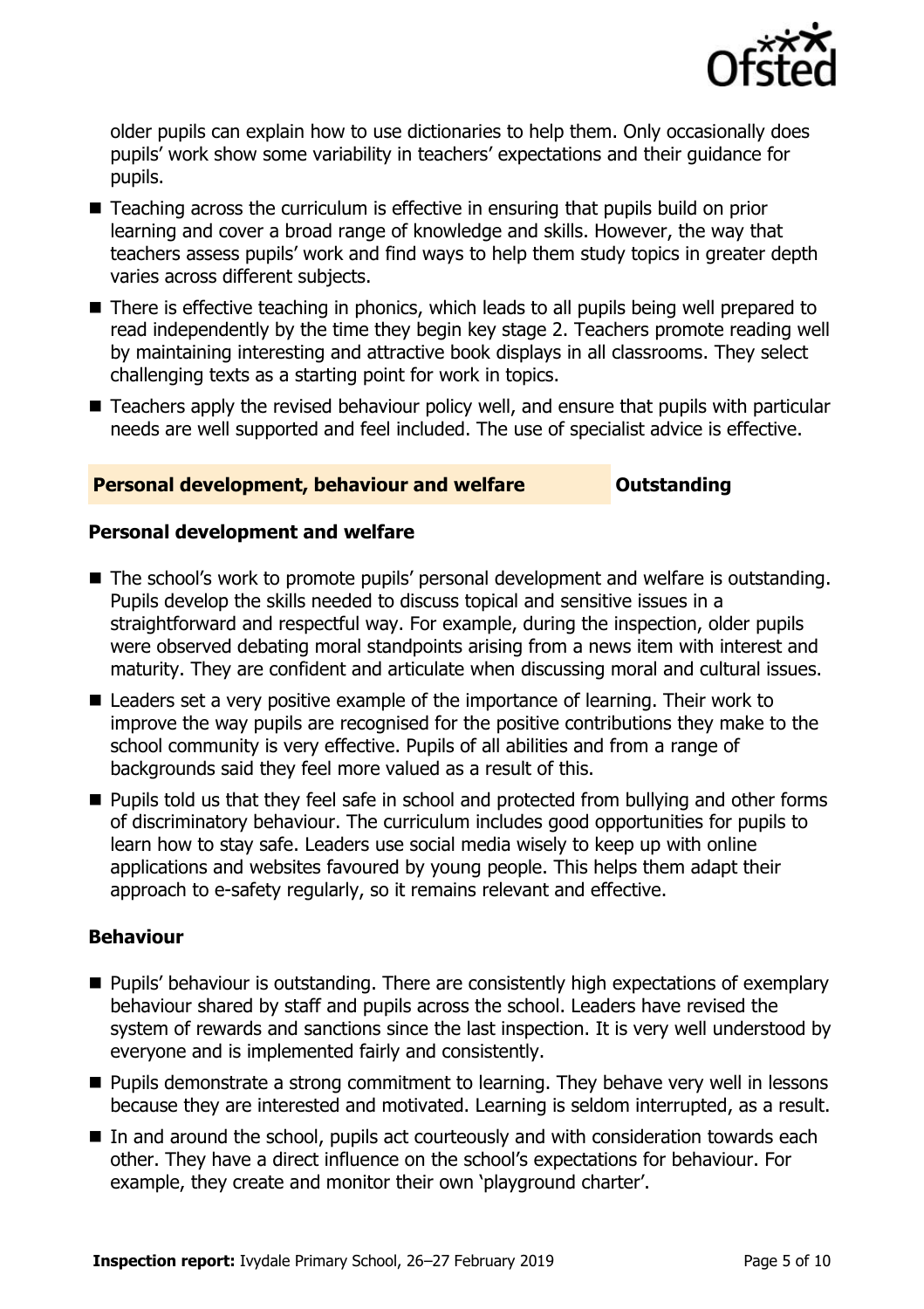

 $\blacksquare$  This commitment to learning also means that attendance is above the national average for similar schools, and improving. Rates of persistent absence are also low.

#### **Outcomes for pupils Good**

- Pupils achieve consistently well in English and mathematics in key stages 1 and 2. Pupils' work demonstrates that their good progress from all starting points is being maintained. The proportion of most-able pupils attaining a high standard and working at greater depth is above the national average.
- $\blacksquare$  Nearly all pupils reach the expected standard in phonics by the end of Year 1. The few pupils who have not been successful catch up by the time they begin key stage 2.
- Inspectors looked at a wide range of work from disadvantaged pupils and found that they make similar good progress to their peers.
- Leaders have been successful in ensuring that progress made by pupils with SEND is more consistent and stronger since the last inspection.
- In some subjects, the standard of work achieved by pupils exceeds that expected for their age. For example, in computing, pupils know and can apply a broad range of coding skills to solve problems. However, in other subjects, such as religious education and science, pupils' work shows some variations in the depth in which they are enabled to learn.

#### **Early years provision Good Good**

- This provision is well led. Leaders make sure that effective teaching gets children off to a positive start, and prepares them well for key stage 1. Leaders have taken prompt and effective action to maintain the consistency of teaching, over time.
- Children enter early years with skills which are broadly typical for their age. The proportion of children who achieve a good level of development is above the national average. This represents good progress. Leaders are ambitious to increase the proportion of children who exceed the good level of development. For example, they provide additional lessons for most-able children to help them deepen their understanding of the books they read.
- Teachers set up intriguing and engaging activities for children, both indoors and outdoors. Leaders take effective action to check that assessment of children's progress is accurate, and involves parents.
- The teaching of reading, writing and mathematics is good. Phonics is introduced systematically, and taught with accuracy. Children make excellent progress in developing the physical skills they need to write confidently.
- Inspectors' observations of children's interactions in the Nursery and Reception Years exemplify the excellent progress they make in their personal development. Children quickly pick up adults' high expectations for their behaviour, and learn to cooperate. They gain the resilience needed to maintain their focus in activities and explore resources in greater depth.
- Safeguarding is effective in the early years. Leaders check carefully on how well staff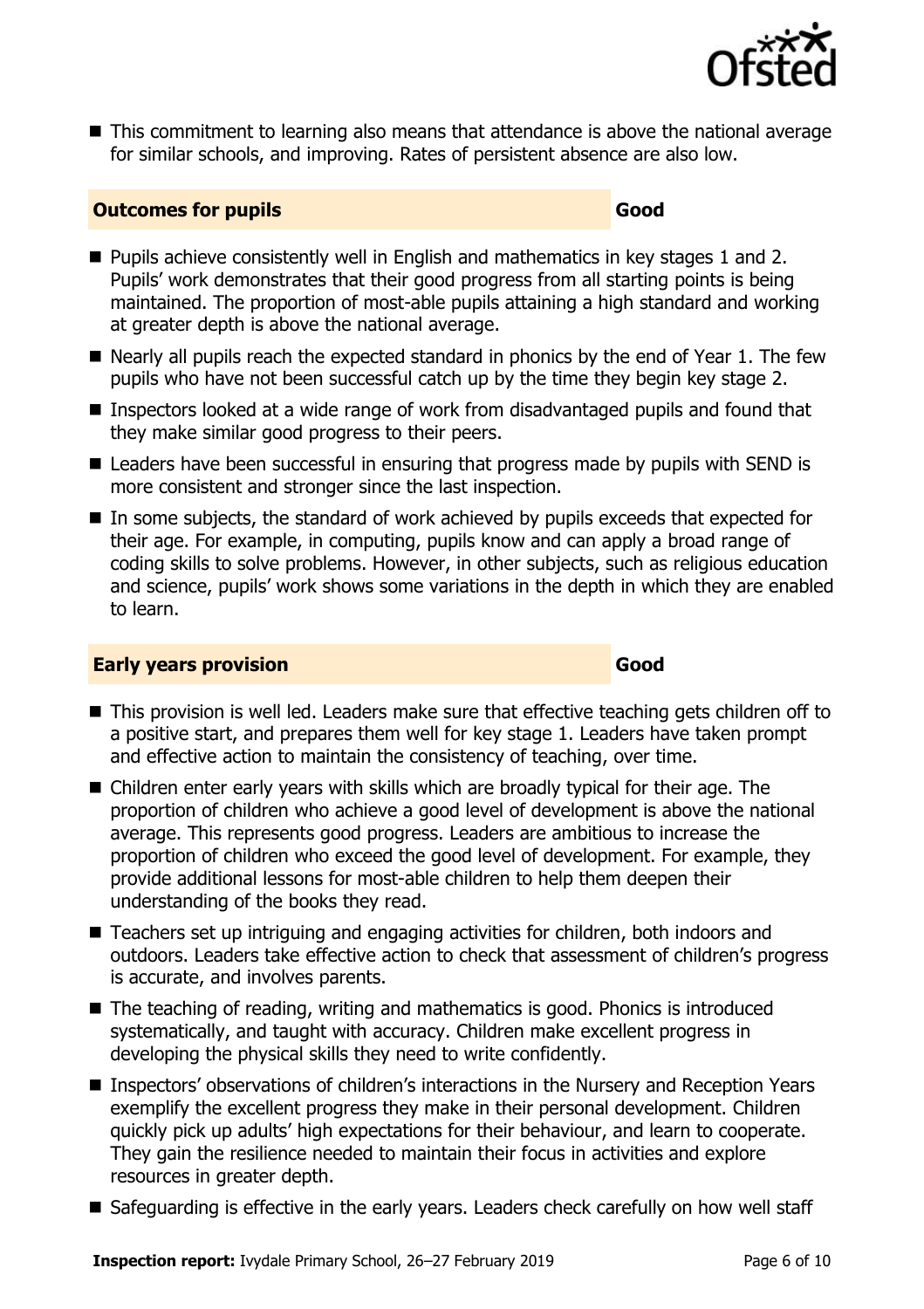

understand how to report concerns.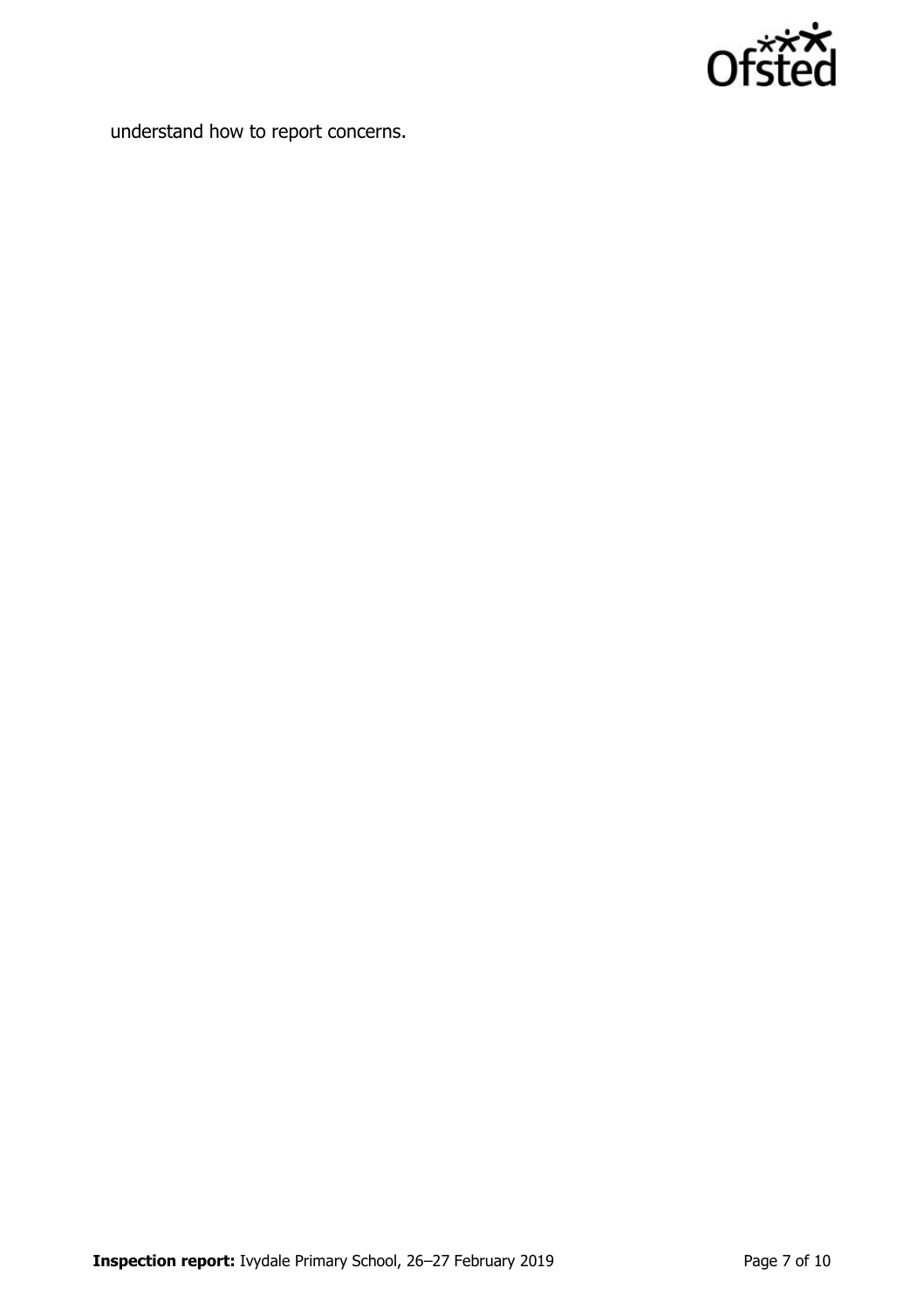

# **School details**

| Unique reference number | 100796    |
|-------------------------|-----------|
| Local authority         | Southwark |
| Inspection number       | 10054350  |

This inspection of the school was carried out under section 5 of the Education Act 2005.

| Type of school                      | Primary                         |
|-------------------------------------|---------------------------------|
| School category                     | Maintained                      |
| Age range of pupils                 | 3 to 11                         |
| <b>Gender of pupils</b>             | Mixed                           |
| Number of pupils on the school roll | 537                             |
| Appropriate authority               | The governing body              |
| Chair                               | Sophie Broadfield               |
| <b>Headteacher</b>                  | Helen Ingham                    |
| Telephone number                    | 02076 392 702                   |
| Website                             | www.ivydale.southwark.sch.uk    |
| Email address                       | office@ivydale.southwark.sch.uk |
| Date of previous inspection         | 7-8 February 2017               |

### **Information about this school**

- Ivydale Primary School is a much larger than average primary school. In 2017, it expanded to a second site for pupils in Year 4 to Year 6 at Inverton Road, a short distance from the original site. This was to accommodate a predicted move to four classes per year. However, subsequently, the school's admission arrangements have been revised back to three classes per year.
- The pupils in the Nursery class attend on a part-time basis.
- There are breakfast and after-school club facilities on offer. A small number of pupils attend alternative provision in other schools in the local authority.
- $\blacksquare$  The proportion of disadvantaged pupils is above the national average.
- The proportion of pupils with SEND is above the national average. The proportion of pupils with an education, health and care plan is in line with the national average.
- **Pupils come from a wide range of backgrounds. The largest group is white British.**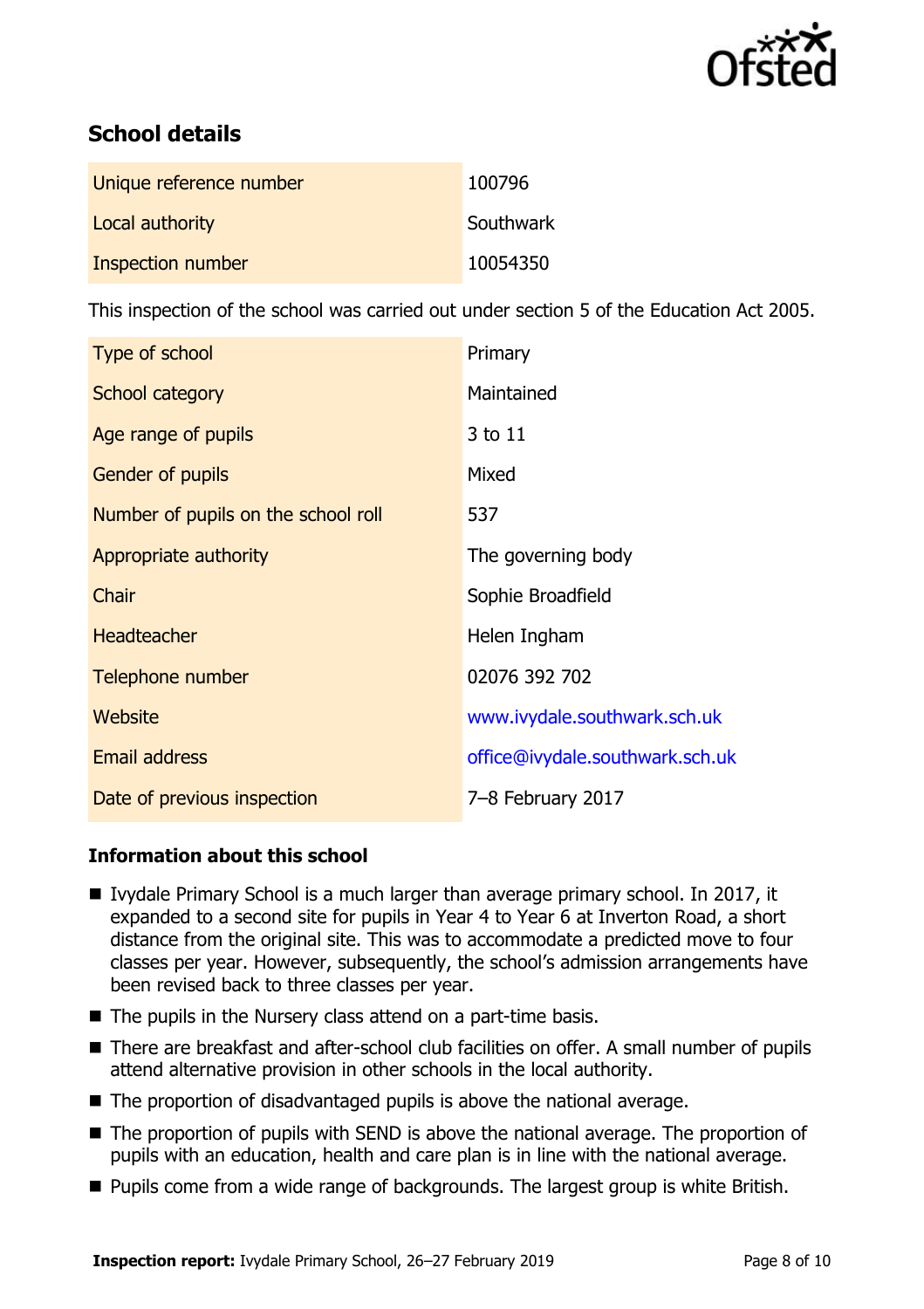

# **Information about this inspection**

- Inspectors visited lessons in all year groups to look at pupils' work and observe teaching, usually alongside senior leaders from the school. They also conducted a scrutiny of pupils' work with leaders after considering assessment information collected by the school.
- Inspectors met with members of the governing body and a representative of the local authority.
- Inspectors also met with pupils, and asked about their views during informal conversations throughout the inspection. They heard a number of pupils read.
- A number of meetings were held with leaders responsible for subjects, the early years, behaviour and with the inclusion team. A meeting was held with the headteacher to discuss safeguarding arrangements.
- A wide range of documents was considered, including records of checks on the suitability of staff, leaders' records of monitoring of teaching, documents related to school improvement, and records of analysis of pupils' behaviour.
- **Inspectors considered 151 responses to the pupil survey, 40 returns to the staff** questionnaire and 180 written responses from parents submitted to Parent View, Ofsted's online survey. Inspectors also considered 183 submissions to Parent View. Inspectors also took account of parents' views obtained from informal discussions held at the beginning of the second day of the inspection.

#### **Inspection team**

| Andrew Wright, lead inspector | Her Majesty's Inspector |
|-------------------------------|-------------------------|
| <b>Jo Brinkley</b>            | Ofsted Inspector        |
| <b>Anna Sutton</b>            | Ofsted Inspector        |